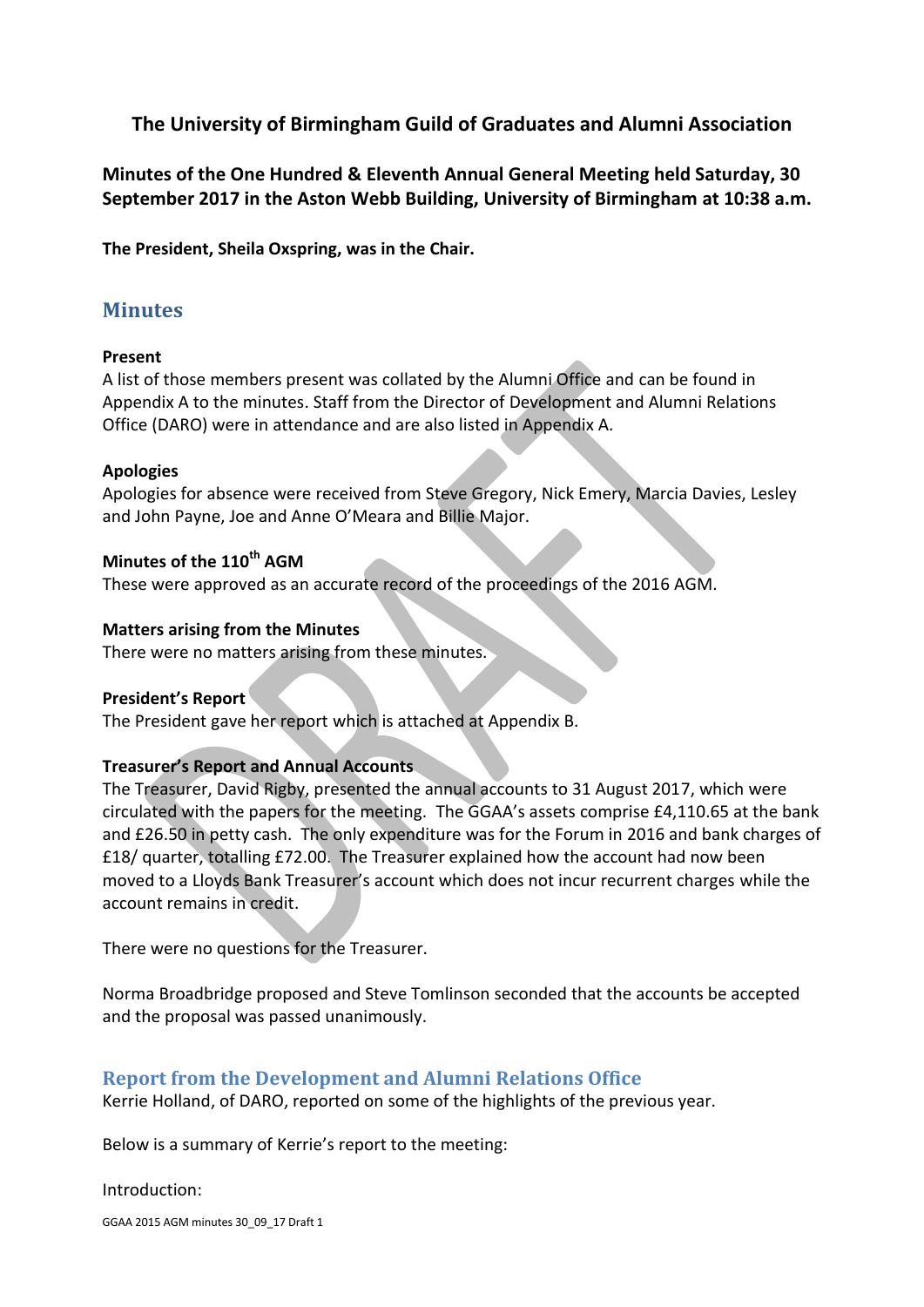Some of the University's highlights will be shared throughout today – strong performance in the National Student Survey, Gold in the Teaching Excellence Framework and other commendations, and the opening of the University of Birmingham Dubai campus in 2018. Alumni in the Emirates and beyond are already supporting the University with recruiting students, and we are planning how to welcome those first students into our alumni community when they complete their courses.

The overview from the Development and Alumni Relations Office over the past 12 months:

- It has been another busy year at the University. The alumni teams welcomed over 2,500 to alumni events with a programme ranging from our ever-popular annual House of Lords reception to newer events – including academic research on the impact of Brexit, or air pollution in our cities in exclusive pods on the London Eye. We held our first event specifically for young alumni – asking 4 alumni to speak for 4 minutes each on their biggest mistake, in Birmingham city centre. In addition, more than 1800 people attended Book To The Future to hear alumni writers like Jed Mercurio (Line of Duty) and Clare Morrall (Astonishing Splashes of Colour).
- Alumni and friends have mobilised in force this year, with more than 1100 volunteers giving over 10,000 hours of time. This includes hundreds of mentors paired with students to give them advice, support and professional insight. As well as mentoring, volunteers have given invaluable support delivering guest lectures and seminars, providing internships, answering questions from prospective students and helping us access their networks around the world. I'd like to thank all our volunteers for their support.
- We are also incredibly grateful to all our supporters who collectively donated more than £6million to charitable projects at the University in the last year. This has funded research which matters - our appeal this summer for research into miscarriage will help find the causes of recurrent miscarriage and develop new, targeted treatments and was supported by more than 500 donors. As you would expect from a University founded on philanthropic principles, we are enabling bright young people to access the education they deserve and will be celebrating the generosity of donors to our Access to Education fund by featuring their names on a brick pathway in the new green heart of campus. I can't say too much about it (although some of you may have been involved in the filming for the launch video) but we will be building on the wonderful volunteer and charitable support and launching a very special appeal designed to change the lives of young people in just over a month's time. This will happen at the House of Lords on 3rd November.
- More than 8,000 alumni filled out the survey sent in October designed to evaluate the Economic, Social and Cultural Impact of the University - 94% indicated that their time here had improved their ability to do their job. 85% said they had got a better job.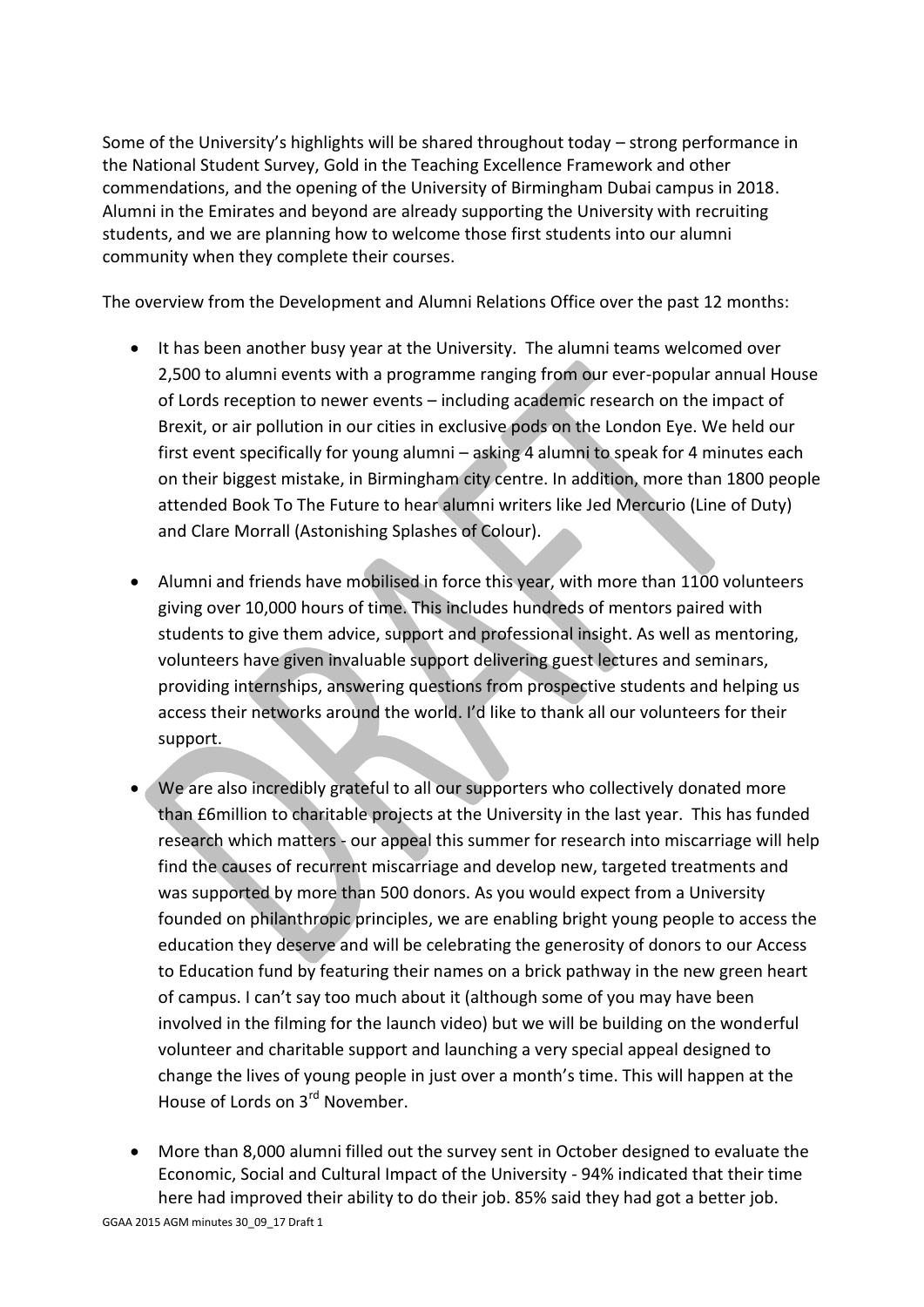University is a time for making friends and 91% confirmed that they had developed friendships and met new people here at Birmingham. And 81%-86% of alumni experienced increased self-esteem or increased self-confidence as a result of their qualification.

- We achieved 40,000 followers across the four alumni social media channels. We launched Instagram this year having seen all the new graduates switch from Twitter to Instagram in the six months between winter and summer degree congregations, and just reached 1,000 followers last week during Welcome. Graduation celebrations remain the busiest time for interactions, with almost 2million page impressions this summer. Thank you to all of the GGAA members who carried out ceremonial roles during the congregations.
- Finally, the print edition of Old Joe magazine is nearly complete we are just waiting for photographs from the Reunions to be included before going to print. It will start to land at the beginning of November and gives a snapshot of just how fascinating Birmingham alumni are – from a Scottish clan chief to the guardian of the world's largest biobank of samples of human genetic diseases (and one of nine members of the same family to study here!); the British Middleweight boxing champion and a group of graduates from 1967 who have made a human pyramid whenever they've met for more than 50 years.
- To close, one final update we had alumni in all but 15 countries in the world but I can confirm that with the graduation of students from Cape Verde and Djibouti this is now just 13!

The President thanked Kerrie for her report and the support she and her colleagues have provided to the Guild throughout the year.

## **Report of the Alumni Awards Administrator**

Steven Gregory, GGAA Alumni Awards Administrator, was unable to be present. His report was delivered by Norma Broadbridge and is attached as Appendix C. The award of £1000 was divided equally between two recipients, Meera Burgess and Robert Parkinson. Since Steven completed his submission, Robert Parkinson has produced a report on his experiences at Dorset County Museum, and this is also attached as Appendix D. Meera Burgess, whose award was made for travel to Copenhagen to participate in a seminar on the use of language in healthcare, has not yet submitted her report.

### **Election of Officers and Committee**

The following were elected unopposed for the Offices indicated having been nominated in accordance with the GGAA Constitution.

President: Joe Cane Vice-President: Sheila Oxspring Secretary: David Rigby Alumni Awards Administrator: Stephen Tomlinson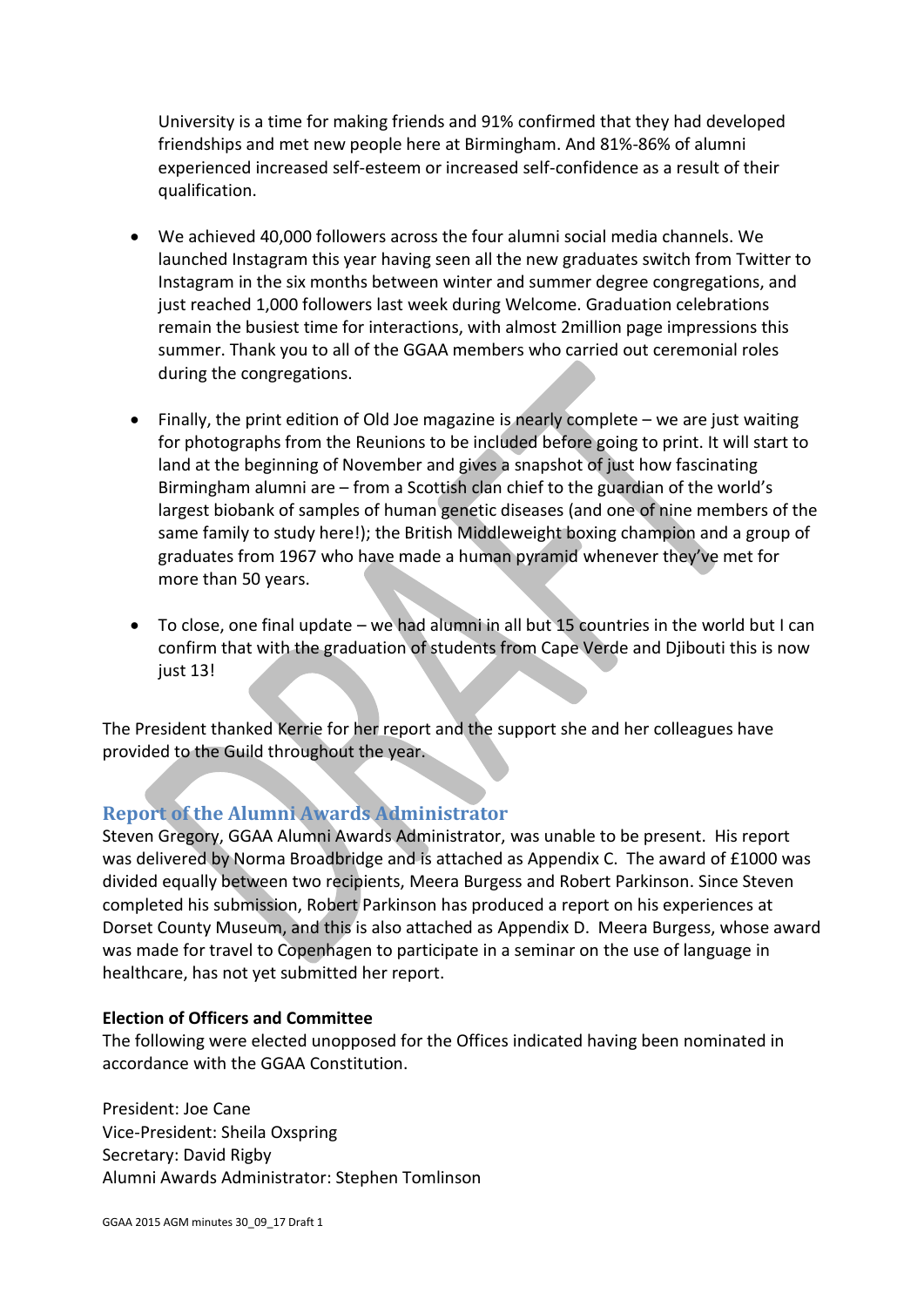Committee: Lesley Payne, Norma Broadbridge, Joe O'Meara, Nina Waddell, John Akers, Jo Bentham

The Committee may also co-opt three additional members and will consider potential cooptees at its first meeting in October or November.

#### **Any Other Business**

Joe Cane proposed a vote of thanks to the retiring President, Sheila Oxspring, which was carried with acclaim.

The meeting closed at 11:02 a.m. and members dispersed to take part in the activities organised for the reunion day, including three GGAA lectures held in the afternoon.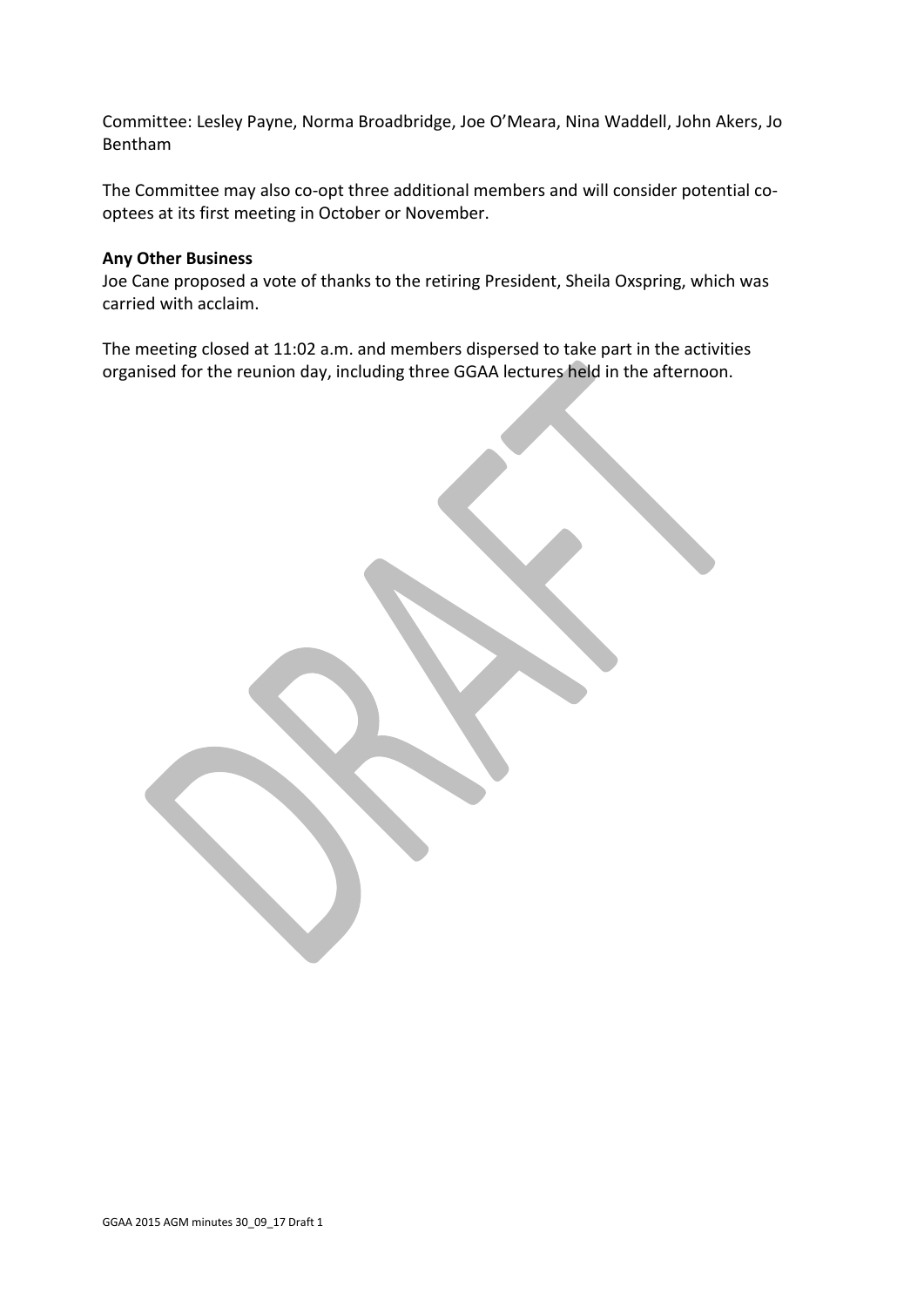# **Appendix A - List of people attending the 111th AGM**

#### **Members**

Janet C Emery Maureen Edge Judy Chow Joe Biddlestone David Rigby Mary Haire Brian McDonald Steve Tomlinson Sheila Oxspring Joe Cane Norma Broadbridge David Hazel Michael Parks Shelagh Facchini Heather Cannon Gail Tutcher John Akers Joanne Bentham Nina Waddell Ros Reynolds Sydney Richards

#### **DARO Staff**

Simon Lerwill Claire O'Sullivan Kerrie Holland Anne-Marie Vassiliadis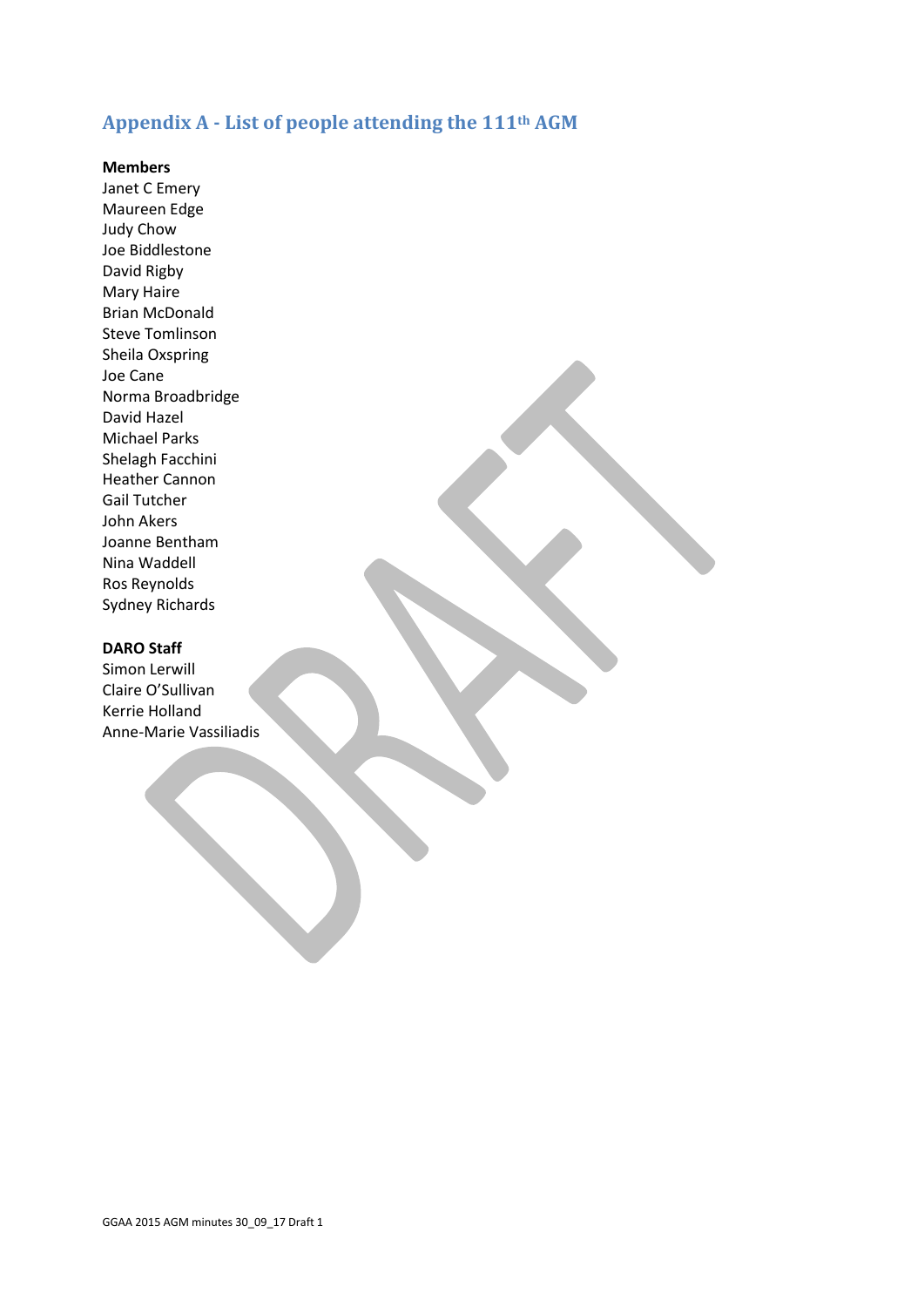## **Appendix B: President's Report 2017**

First of all, I would like to introduce myself. I'm Sheila Oxspring and I graduated in 1966 in Zoology and Comparative Physiology. I have been President of GGAA since Sept 2015.

#### **November- Court nominations**

One of the first issues to arise this year, was GGAA Nominations for Court. The GGAA committee nominate 5 representatives to be members of Court. This last year 4 nominations had to be made (one of our representatives was not due for re-election). Putting in the nominations was not straightforward, and I got involved in some protracted correspondence with the Chair of Council.

It took a long time but in the end, we did achieve our full entitlement of 5 GGAA nominated members of Court who are Norma Broadbridge, Joe Biddlestone, John Craggs, Arthur Lee and Lesley Payne.

### **November - House of Lords Reception**

The House of Lords Reception in November was a lovely occasion hosted by our Chancellor, Lord Bilimoria and Professor Sir David Eastwood, both of whom gave very interesting talks. The event was held in a beautiful setting in a room at the House of Lords, overlooking the Thames. Many donors had been invited. Wine and canapes were excellent! Tickets for this event go on sale at the end of August but frequently sell out in 24 hours.

During November and December – GGAA developed a new and much improved method of working with DARO – Development and Alumni Relations Office. I met with Simon Lerwill (Director of DARO) and Claire O'Sullivan (Head of Supporter Engagement) in November and we agreed a number of ideas in order to improve communications between GGAA and DARO. Simon and then later Claire attended our GGAA Committee Meetings. More recently Claire has been travelling overseas on a regular basis, on behalf of the University, so Kerrie Holland (Head of Engagement) has been nominated to attend GGAA Committee Meetings in the future.

This new working relationship has proved mutually very helpful and we are now working much more closely together.

### **December and July Degree Congregation Processing**

GGAA representatives again processed at the December and July Degree Congregation Ceremonies. These are most enjoyable occasions and involve the GGAA representatives performing the important role of processing and of leading out the new graduates at the end of the degree congregation ceremonies. Many thanks to all of you who processed at both of these ceremonies.

We have also developed a closer working relationship this year, with the Graduation and Awards Officer who is responsible for the degree ceremonies. He has given us freedom to do on the spot training for the marshals and has also facilitated the printing of a written briefing about our processing role, in the degree congregation booklets. The ceremonies went very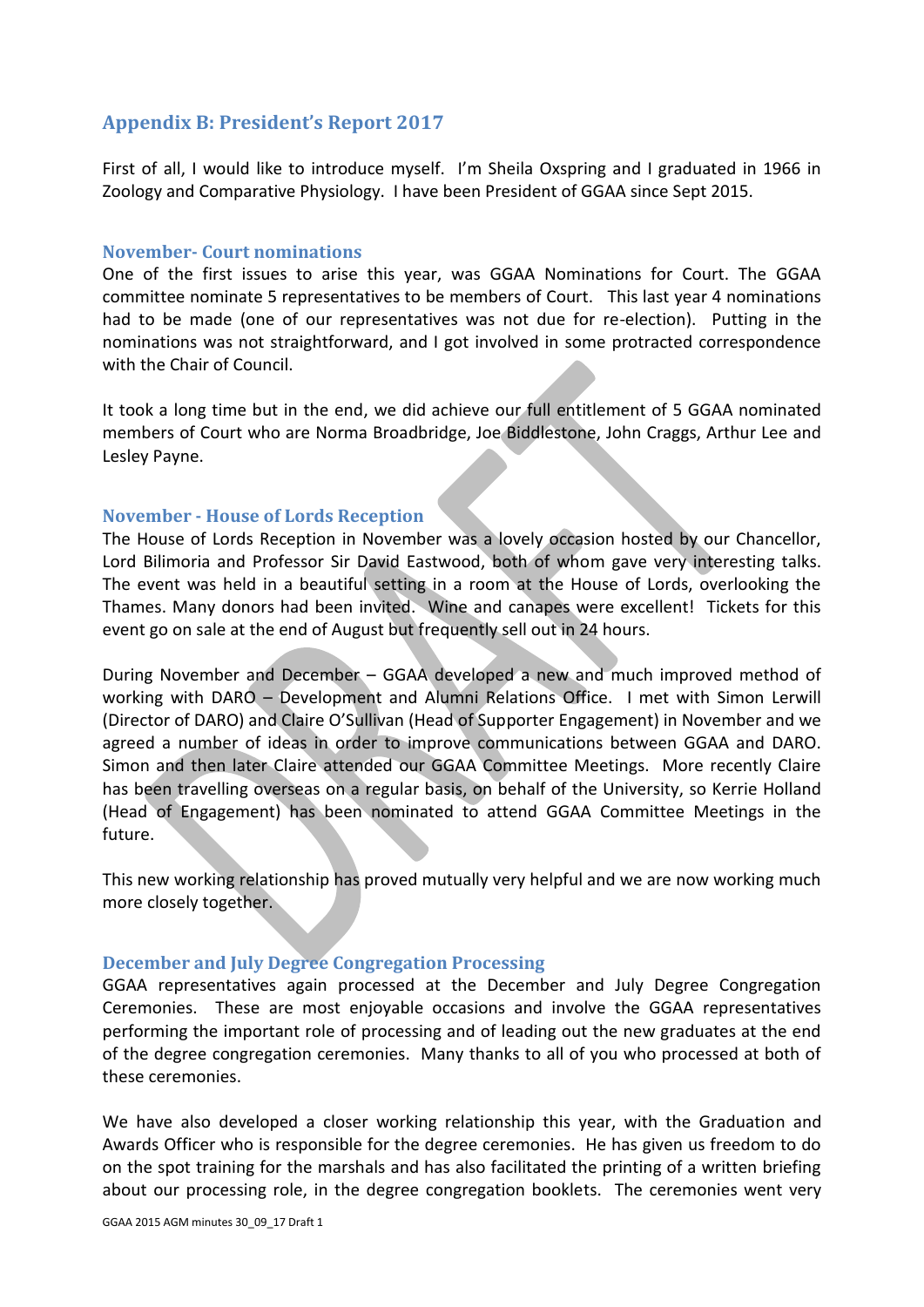well this year and we had very few hiccoughs during the processions.

#### **December - Carol Service 5th December 2016**

Norma and I represented GGAA at the Annual Carol Service in the Great Hall, which is always a magnificent occasion and this year was no exception. As always it was extremely well attended. Very nice mince pies and mulled wine were served at the end of the service.

#### **Annual Meeting – 9th March 2016**

In March, the university Annual Meeting is held in Bramall, following the meeting of Court. Together with other GGAA Committee Members, I attended this meeting which was hosted by the Chancellor, Lord Billimoria of Chelsea. The theme for this year's meeting was The Economic, Social and Cultural impact of the University of Birmingham.

There were 2 speakers: the Vice Chancellor, Sir David Eastwood and Francesca McDonagh, Head of retail banking at HSBC, wealth management UK and Europe. Sir David Eastwood spoke about the wonderful achievements and status of the University, the new buildings and developments at the University. Francesca McDonagh spoke about what bankers and the university have in common.

The meeting ended with a drinks and canapes which provided an opportunity to catch up and network with GGAA colleagues.

#### **Midlands Branch**

There is not such good news about the Midlands Branch. Unfortunately, the Branch is seriously struggling because of lack of members and officers. Matters came to a head in June, following the resignation of the Branch Chair who also acted as Branch Secretary. Due to a lack of active volunteers coming forward, the Branch is now being forced to consider the possibility of closure.

### **GGAA Section of the Alumni Website**

This year, the GGAA Website has been reconstructed and is more user friendly. You will see a new look to the site which gives details of our constitution, activities and interests. It is much easier to access the site, either through a Google search or from the University Alumni website, home page.

#### **Volunteering**

One of the very positive things to come out of our improved working relationship with DARO, the Development and Alumni Relations Office, has been to put us closer in touch with volunteering. I met with the Volunteer Relationship Manager, Lucy Partridge, who highlighted a variety of ways in which we can all get involved in volunteering. I got involved in one activity – helping to judge the annual competition for post graduate research. It was an interesting day judging posters, assessing presentations and undertaking question and answer sessions.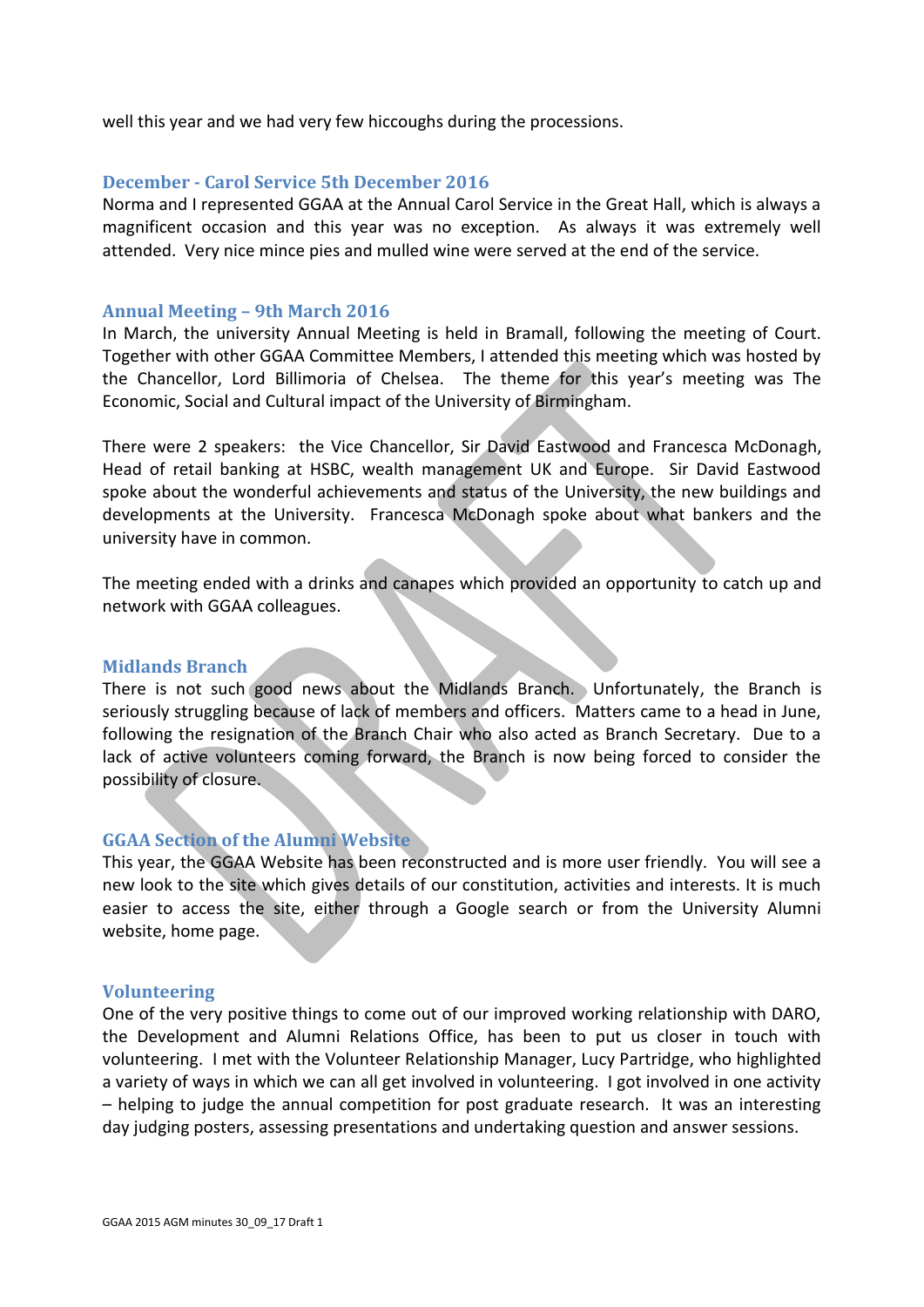#### **Planning for today**

One final function of GGAA committee is to help to plan for today. Our new working relationship with DARO has made this much easier. This year the reunion event is a much bigger affair than last year and a lot of effort has been put in to making today a very special. So, I do hope that everyone will enjoy the day and find that everything runs smoothly.

#### **THANK YOU**

I am standing down as President this year due to excessive commitments elsewhere so before I finish I just want to say a few 'thank you's'. Firstly, to the GGAA committee who have been very supportive to me over the last 2 years. I feel I want to give special thanks to Norma Broadbridge who has kept an eye on me during my 2-year term of Presidency. She has always been there to help and advise me with her wealth of experience and wisdom. Thank you also Simon, Claire and Anne-Marie and your teams at DARO, without whose support we would find it difficult to function effectively. Thank you for working more closely with us.

Finally, a big Thank You to all of you for joining us today and I hope that you have a most enjoyable day. Congratulations to those of you who are celebrating your 40th, 45th, 50th and Golden anniversaries.

PLEASE make sure that you have signed in for this AGM and don't forget if you would like to get further involved, do make yourself known to myself or one of the committee.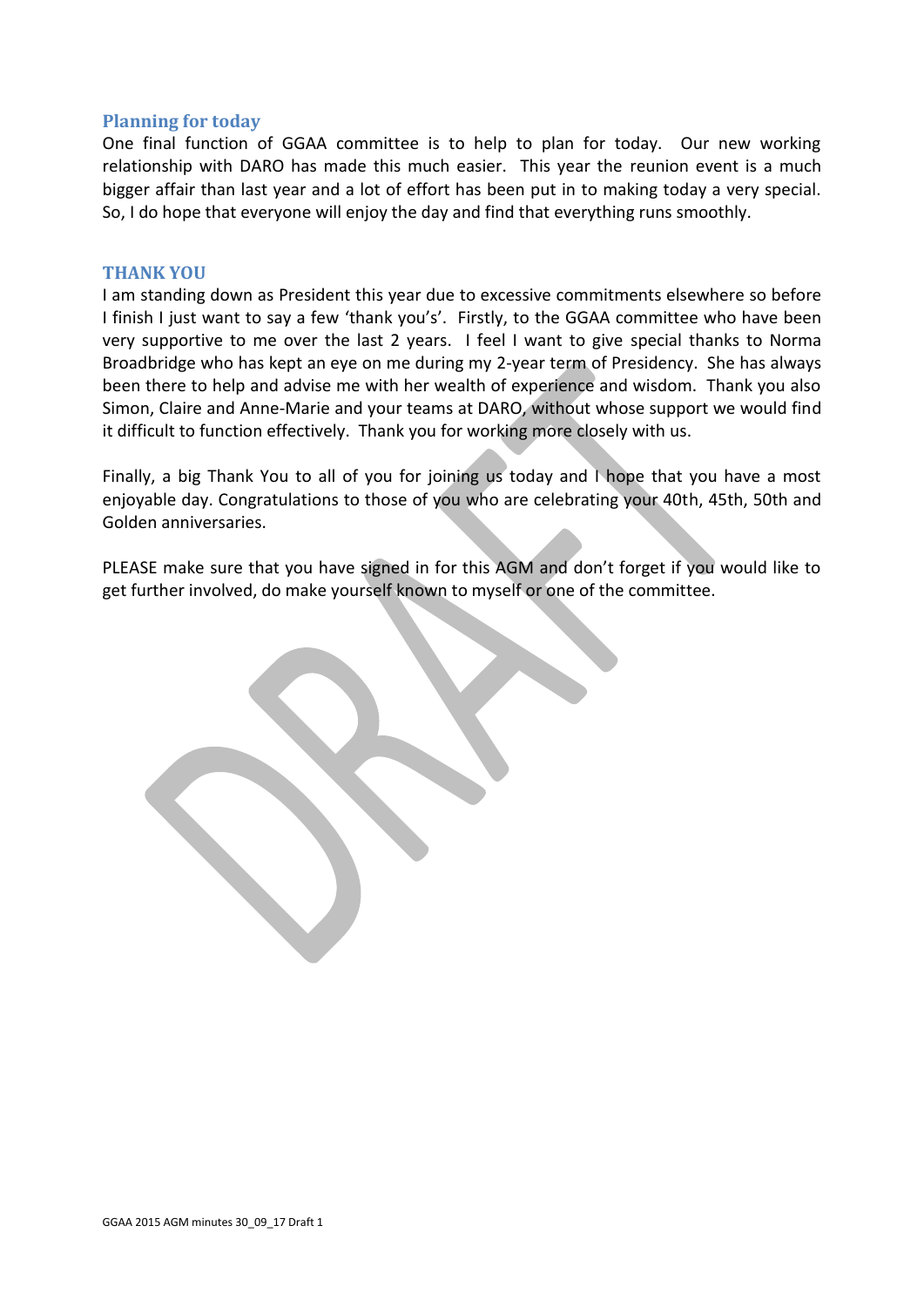# **Appendix C – Report of Alumni Award Administrator, 2017**

On Tuesday 28th March, the 'Student Development and Graduate Travel Scholarship selection panel' met to consider a total of 68 applications for the various classes of Student Development Bursaries for 2017.

Once again, many of the proposals related to what may be described as 'ready-made' packages provided by one or another commercial organization. While these may be beneficial for the participant to varying degrees, the primary aim seemed likely to be that of financial gain for the organizing body. Moreover, the panel felt that participation in such schemes would not likely offer an applicant the opportunity to advance their personal skills in the research and planning element expected to form part of the travel experience and thus were, for the most part, not suitable for an award.

Some proposals, however, did show a little more originality indicative of the requirement for more personal effort on the part of the applicant with regard to the planning of the project, as well as offering rewarding experiences during the period of travel. Of these, two in particular stood out as candidates for the Alumni Travel Award:

**Ms. Meera Burgess**, studying for her MA in Applied Linguistics, applied for a total of £740 to fund a visit to Copenhagen, Denmark, to take part in a seminar at which, together with her coauthors, she had been invited to give a presentation relating to their research on a project focusing on language use in healthcare in line with a new perspective currently emerging at the interface of cognitive science and figurative language use.

**Mr. Robert Parkinson**, studying for his MA International Heritage Management, who applied for a total of £510 to help finance a six-week stay at the Dorset County Museum where he had been invited to co-lead a project involving researching and interpreting museum objects currently in store, giving assistance in the building of an associated database, and helping with the production of a catalogue of objects.

Each of these schemes seemed to involve activities which would likely take the applicant beyond the sphere of their studies within the University in pursuance of a genuinely worthwhile activity of benefit to both the applicant and the wider community in a manner likely to reflect positively on the University of Birmingham. Both candidates were well supported by excellent references from their academic tutors. Therefore, each was awarded £500 of the total £1,000 available from the alumni fund.

At the time of preparing this report the projects outlined should have been completed, with reports being forwarded to Student Services in accordance with award criteria. I have written to Jessica Bates, Funding, Graduation, and Awards officer, but as yet I have received no response. Should reports be forthcoming I will forward them to the GGAA secretary upon receipt. [**PMN**: Report from Robert Parkinson subsequently received and follows at Appendix D]

### **Steven Gregory Alumni Awards Administrator, 27 July 2017**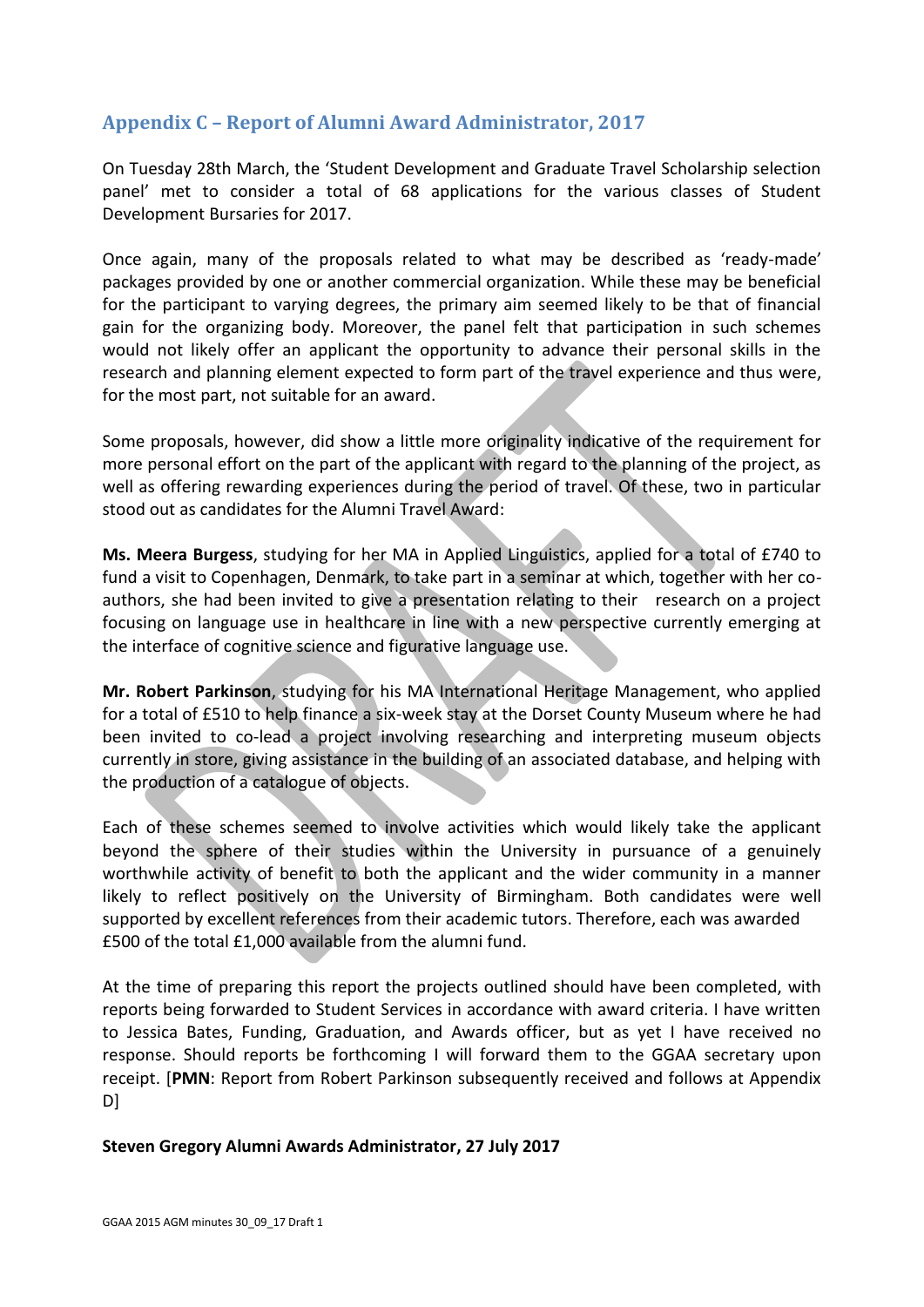# **Appendix D - Report from Robert Parkinson, recipient of an alumni travel award**

## **Heritage placement as part of MA, International Heritage Management, funded by the Student Development Scholarship**

This Easter and summer period I undertook a heritage placement at the Dorset County Museum as part of the requirements for the MA International Heritage Management. The project ran intermittently to fit around my academic and employment needs, lasting from April till July 2017.

The Dorset County Museum is currently undergoing a period of broad change due to a multimillion pound rebuild. As part of this museum expansion there shall be a new collections management system installed at some point in the near future. This project came about as the current catalogue required updating, in preparation for the new catalogue. Catalogue management is an important factor in the successful running of a modern museum, and a necessary requirement of the museum's accreditation standard.

The placement principally involved a project to build a database/catalogue to industry standards. This involved researching the large numbers of museum objects currently in store across numerous locations and their historical interpretation. Many of these objects once deposited and accessioned to the museum were left in one of the various storage locations. As a consequence of the large numbers of accessioned museum items, funding issues over the years and the deemed lack of importance of many objects, a significant quantity of museum objects in storage were in a poor condition, with unclear or out of date referencing according to current collections management practice.

There were challenges that I came across during this placement. Because most museum staff are involved in overseeing the considerable change currently occurring at the museum, I was attached to two volunteers. Although this was an independent project, I required training and periodical guidance throughout to make sure project goals were regularly met. These two volunteers came to the museum for a few hours a week and were not easy to contact outside of work hours. This made asking questions and organising meetings a challenge. As a consequence, I had to devise methods to making certain I could progress forward until contact could be made. This allowed parts of the project to proceed until one of the two volunteers came to the museum.

During this placement, unexpected outcomes occurred. Additional small jobs needed attending to. One of these was to apply wood worming mixture to pieces of agricultural machinery that were infected. Although this was not part of building a digital catalogue, it is part of collections care, a fundamental part of running a museum.

This project has advanced my knowledge of collections management and the successful running of a modern museum. I have gained skills of working with volunteers and using my initiative of how to best manage my time to proactively reach targets and objectives. My ambition to enter the heritage sector has been aided no end by being funded to go on this placement through the skills I've attained.